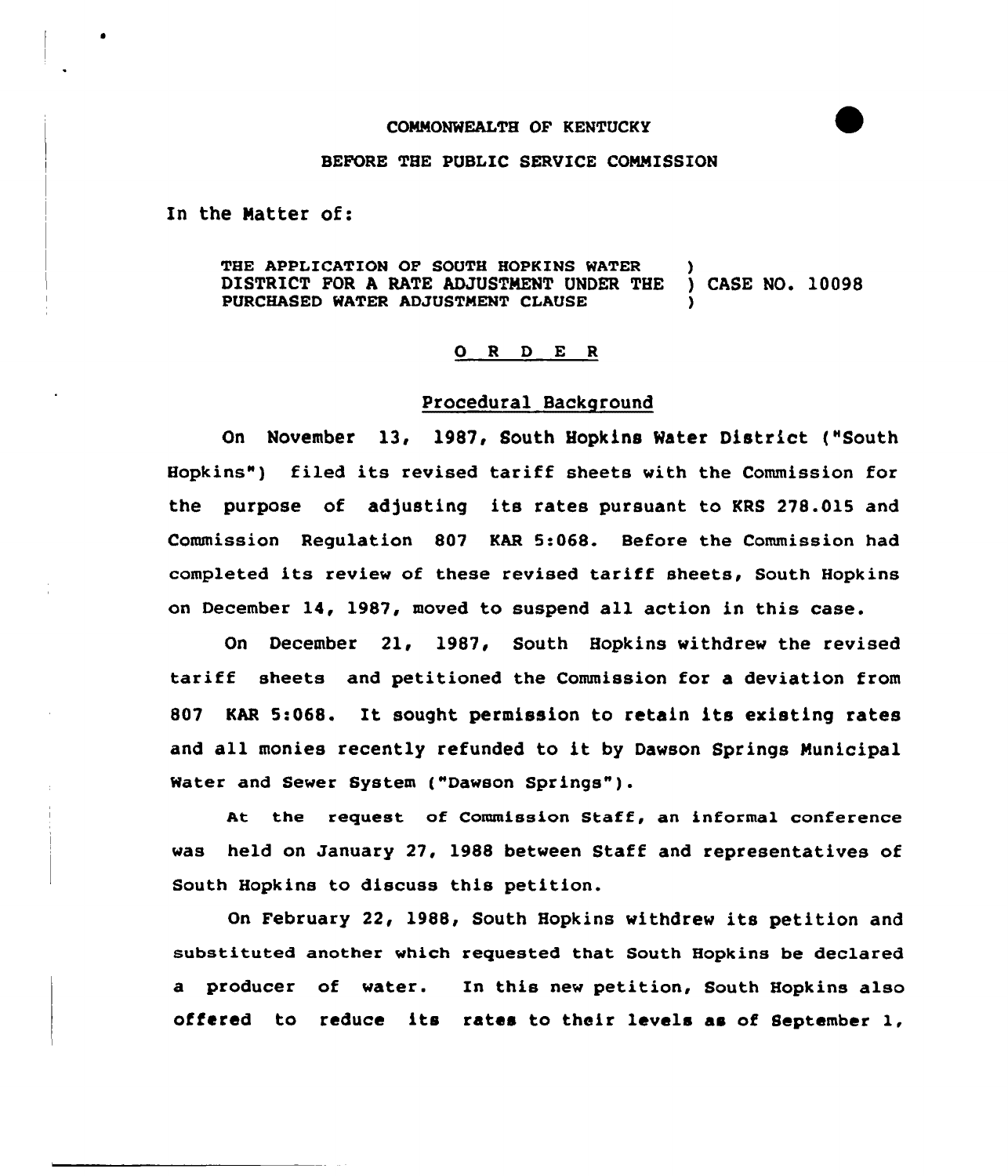1986 and to refund all revenue collected in excess of those rates due to a rate adjustment granted in Case No. 9700, Purchase Water Adjustment of South Hopkins Water District, final Order dated October 17, 1986.

# Discussion

South Hopkins obtains its water from Dawson Springs Municipal Water and Sewer System. Dawson Springs calculates its water production costs annually and bills South Hopkins retroactively for the additional cost of water sold to it during the prior year. After conducting an audit for the 12 months ending June 30, 1987, Dawson Springs decreased its rate for water from \$.97663 to \$ .82829 per 1,000 gallons, effective July 1, 1986. As a result of this decrease in its unit cost of water, Dawson Springs refunded \$22,546 to South Hopkins on October 23, 1987.

Commission Regulation 807 KAR 5:068, Section 2(3), requires a water district to reduce its rates accordingly when a supplier reduces its base rate. Furthermore, any refund to a water district by a supplier for ovetpayments must be flowed through to its customers within <sup>2</sup> months of the refund. 807 KAR 5:068, Section 2(4).

To avoid the application of this regulation,  $<sup>1</sup>$  South Hopkins</sup> arques that it is a joint producer of water. It claims to be involved in a joint venture with Dawson Springs to operate and

 $-2-$ 

 $\mathbf{1}$ Commission Regulation <sup>807</sup> KAR 5:068 applies only to water districts which have specifically invoked this regulation to districts which have specifically invoked this regulation to<br>adjust their rates. Having invoked it, a water district is adjust their rates. Having invoked it, a water district in<br>bound by its provisions. South Hopkins applied and was bound by its provisions. South Hopkins applied and was<br>granted an upward adjustment in rates under this regulation in Case No. 9700.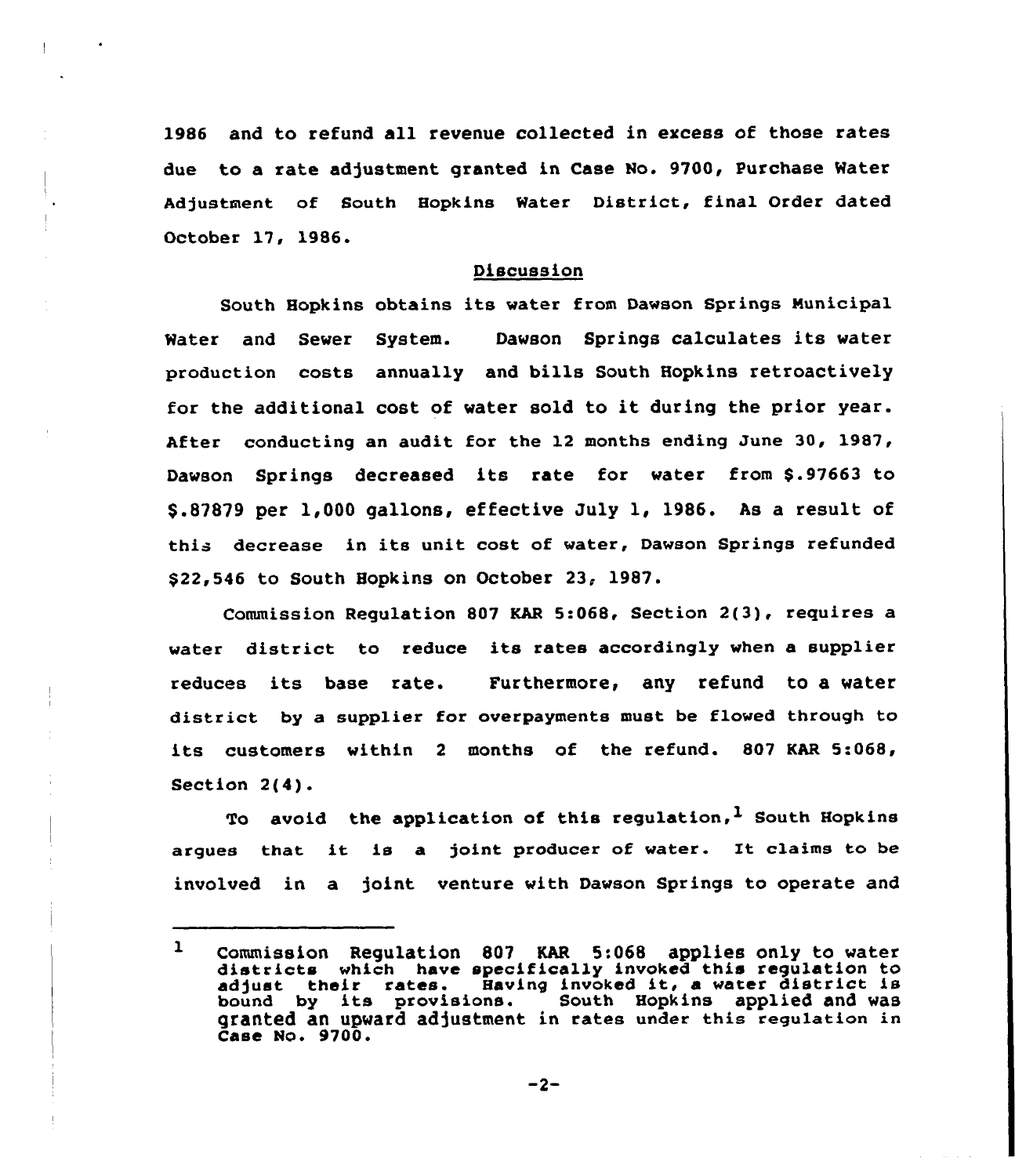maintain Dawson Springs' water filtration plant. An examination of the South Hopkins-Dawson Springs water purchase contract and circumstances surrounding its creation, South Hopkins asserts, will show that the parties intended, and created, a joint venture for the operation of a water filtration plant.

Since South Hopkins' inception in 1965, Dawson Springs has been its sole source of water. In their original agreement, South Hopkins contracted with Dawson springs to provide all its water requirements at the "prevailing rate charged single commercial establishments within the corporate limits of Davson Springs." As both utilities' demand for water increased, Dawson Springs' existing water treatment facilities were unable to keep pace.

The need for a larger water filtration plant spurred Dawson Springs and South Hopkins to enter a water purchase agreement in 1978. Funding from the Farmers Home Administration was expressly conditioned upon Dawson Springs obtaining a long term water purchase agreement vith South Hopkins. The water district, in turn, vas about to add 5OO more families to its system and needed an assured source of water. The situation was best summarized by the Dawson Springs City Commission which declared in a resolution authorizing an agreement that "said proposal for a joint source of supply is to the mutual advantage of the City of Dawson Springs and the South Hopkins Mater District."

The terms of the water purchase agreement evidence an intent among its parties to create a more involved relationship than that of purchaser and seller. The preamble of the agreement states that the parties intend "to share in the cost of constructing said

 $-3-$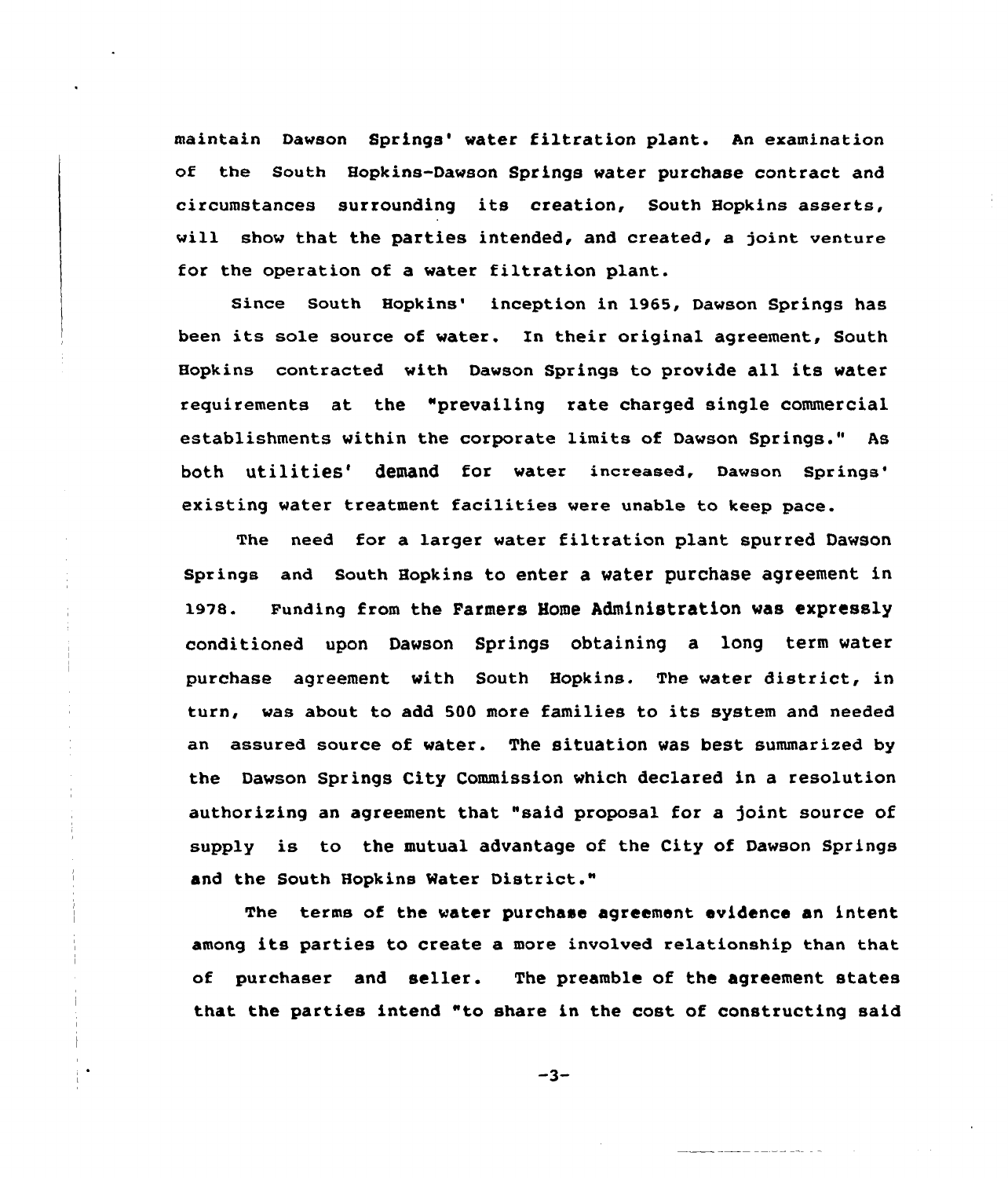water treatment plant." Unlike the earlier contract between the parties where the cost which South Hopkins paid for water was entirely within the discretion of Dawson Springs, the 1978 agreement attempts to allocate costs equally between the parties based upon the actual cost of water produced and actual water usage. Neither party can benefit at the other's expense from the water plant's operation. Furthermore, the cost of water does not include costs associated with Dawson Springs' other facilities. The agreement, which runs until the year 2023, requires both parties to assist in enlarging the water filtration plant's capacity when demand reaches certain levels. South Hopkins is given some control over the plant's operation by its right to question specific items af the plant's operation and maintenance  $costs.<sup>2</sup>$  Both parties are required to contribute to a "water supply facility reserve fund" to cover extraordinary expenses associated with the a water filtration plant.

Sufficient evidence exists to support a finding that the 1978 agreement between Dawson Springs and South Hopkins created a joint venture to operate the water filtration plant. <sup>A</sup> joint venture exists where two or more parties combine their money, property, efforts, knowledge and skill to a common undertaking in which each party has the right of mutual control and shares its benefits and burdens. 46 Am.Jur.2d Joint Ventures \$1 (1969). In this case, both parties have a mutual interest in and some degree of control

a shekara ta

 $\overline{2}$ South Hopkins has exercised this authority in past years. Response to Commission Qrder of March 21, 1988, Item 12.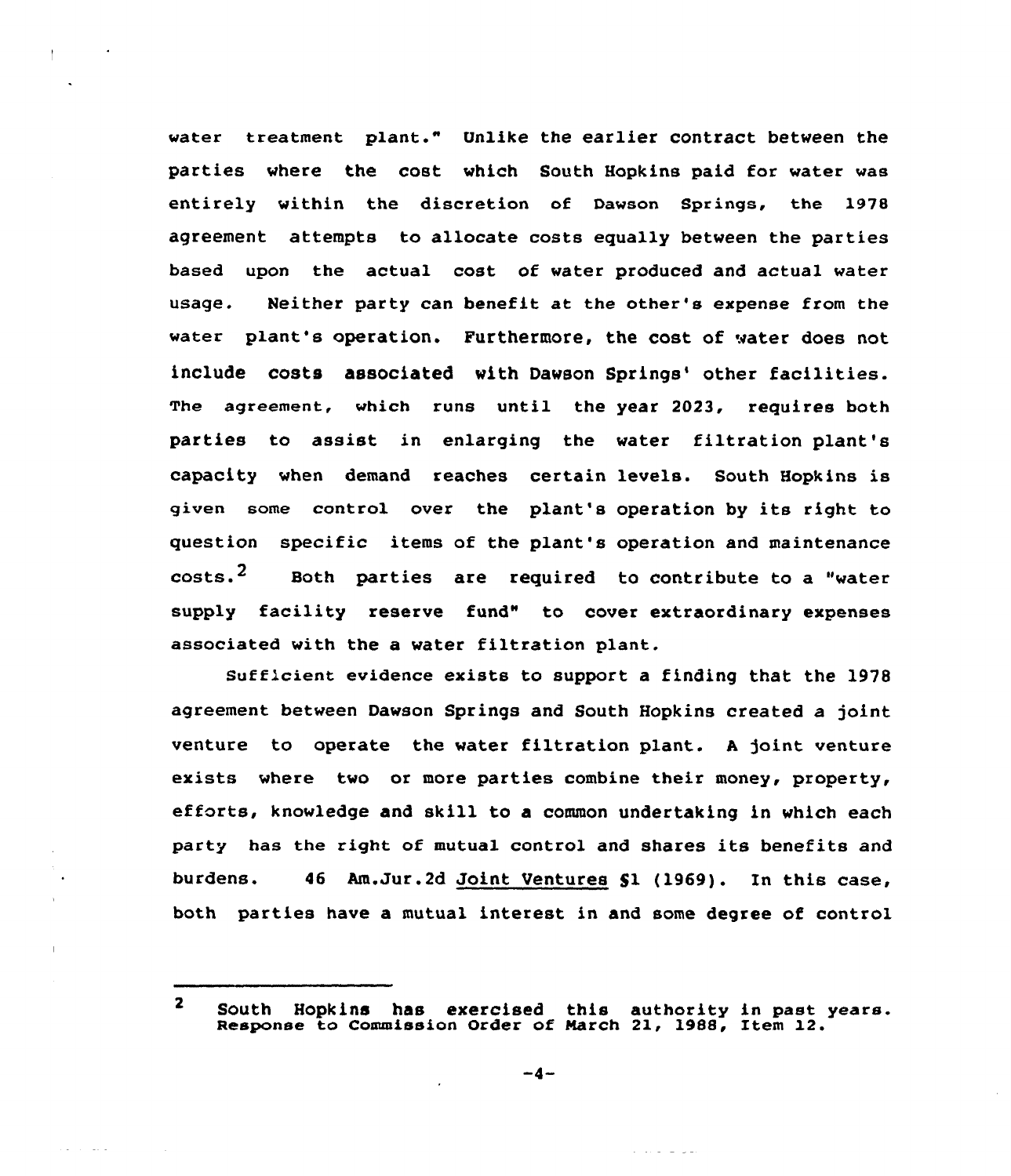over the water filtration plant's operation.<sup>3</sup> Both have contributed their money and effort to the plant. Both share the burdens and benefits of the plant's operation.

We find that South Hopkins and Dawson Springs are involved in a )oint venture to operate and maintain a water filtration plant and are, thus, joint producers of water. As 807 KAR 5:068 applies only to water districts which are not self-sufficient producers of water, it cannot apply to South Hopkins.

In whatever light the relationship between South Hopkins and Dawson springs is viewed, it is clear that Commission Regulation 807 KAR 5:068 does not adequately address South The regulation is designed to allow water districts to recover their cost for purchased water without resort to general rate case proceedings by merely passing any change in their supplier's rates on to their ratepayers. It has required South Hopkins, however, to absorb large increases in the cost of water without any hope ot recovery from its ratepayers.

under its existing agreement with Dawson Springs, South Hopkins pays only for the cost to produce the water. The cost of water production is determined by an annual audit. Based upon the results of this audit, a rate for water is determined. For the 12 months following the audit, South Hopkins makes monthly payments

 $\overline{\mathbf{3}}$ south Hopkins acknowledges having less control over the plant's operation than Dawson Springs. Unequal control of operations, however, does not prevent the existence of a joint venture. See Flanders v. U.S., 172 F.Supp. 935 (1959); Pishback v. U.S., 215 F.Supp. 621 (1963).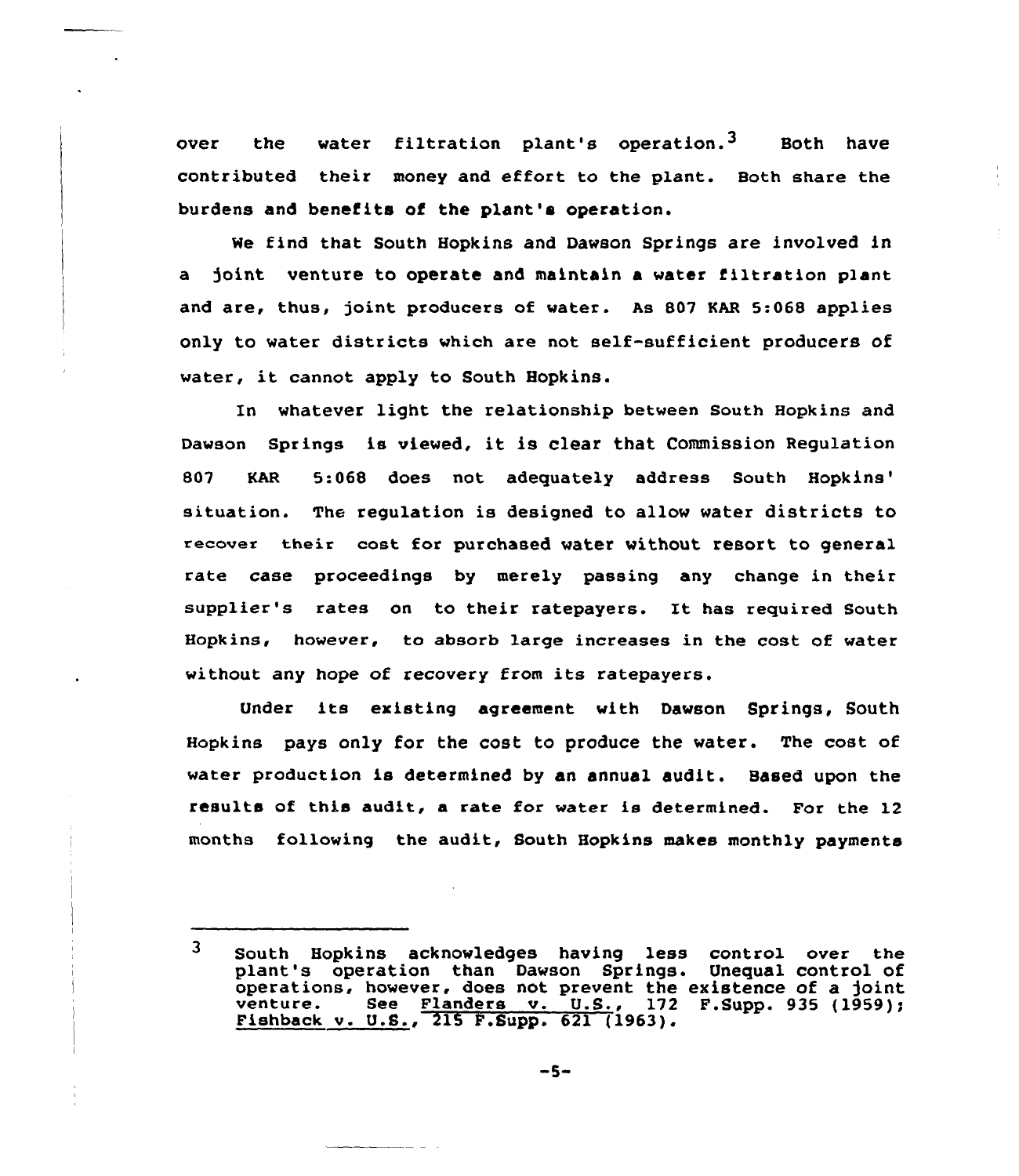to Dawson Springs at this rate. When the next annual audit is performed, the precise cost of water used by South Hopkins during the previous 12 months is determined. If the total cost of water exceeds South Hopkins' total payments, South Hopkins must pay the difference to Dawson Springs. If total payments exceed total cost, the overpayment is refunded to South Hopkins. The rate is then adjusted to reflect the results of the recent audit. South Hopkins' monthly payments for the following 12 months will be based at this new rate.

Commission Regulation 807 KAR 5:068 does not allow South Hopkins to recover from its customers any additional payments made ta Dawsan Springs ta cover underpayments. It covers only prospective increases in suppliers' rates, not retroactive increases. South Hopkins must, therefore, absorb these retroactive increases. Because the regulation requires a water district to refund to its customers any refund received from a supplier, 807 KAR 5:068, Section 2(4), these absorbed increases cannot be offset by any refunds from Dawson Springs for overpayments.

Since 1984, the regulation has failed to prevent South Hopkins from having to absorb approximately \$21,000 in increases in the cost of water. In October 1984, the Commission granted a general fate increase to the water district.<sup>4</sup> Aft<mark>er</mark> an audit was conducted in July 1985, South Hopkins was required to pay \$11,453

Case No. 9106, South Hopkins Water District's Notice of Adjustment of Rates and Application Pursuant to 807 KAR 5:001, Section 9, For Authority to Adjust Rates, Final Order dated October 3, 1984.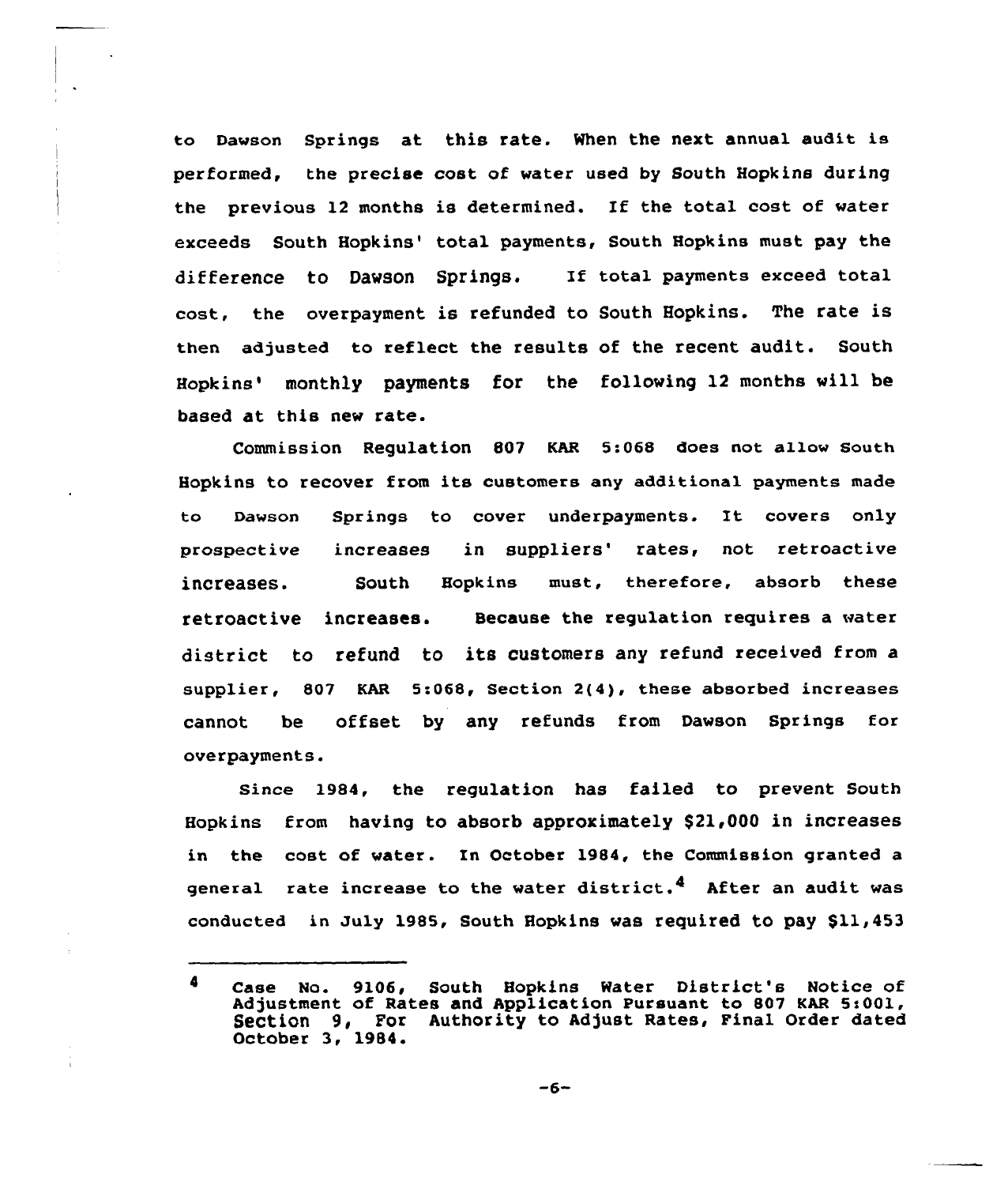to Dawson Springs for underpayments. After the audit of July 1986, the district was required to make an additional  $$9,502$ payment to Dawson Springs. Neither payment could be recovered under the regulation. In October 1986, South Hopkins sought and was granted an increase in rates pursuant to the regulation. After the July 1987 audit, Dawson Springs refunded \$22,546 to South Hopkins and lowered its rates to reflect lower costs of water production. Under the terms of the regulations, South Hopkins may not retain this refund but must pass it through to its ratepayers. South Hopkins must also lower its rates, making it vulnerable to another underpayment should water costs rise to their past historic levels.

If South Hopkins is to be freed from the dictates of 807 KAR 5:068, we believe that it should also disgorge any benefits received from this regulation. South Hopkins has offered to refund  $$12,373$  over a 2-month period at a rate of  $$.48$  per  $1,000$ gallons of water. Its offer is based on the per unit increase of \$ .06 per 1,000 gallons granted in Case No. 9700 and on its water sales during the 16-month period in which this increase was in effect.<sup>5</sup> South Hopkins also proposes to reduce its rates to the levels approved in Case No. 9016. As these actions will eliminate

<sup>5.</sup> Gallons sold  $206, 214$  m. gals. x .06 = \$12,373. Projected sales 206,214 m. gals. + 16 mo. = 12,888 gals.<br>12,888 gals. x 2 mo. = 25,776 m. gals. 12,888 gals. x 2 mo. = 25,776 m. gals.  $Per$  unit refund amt. \$12,373 + 25,776 m. gals. = \$.48 per 1,000 gallons.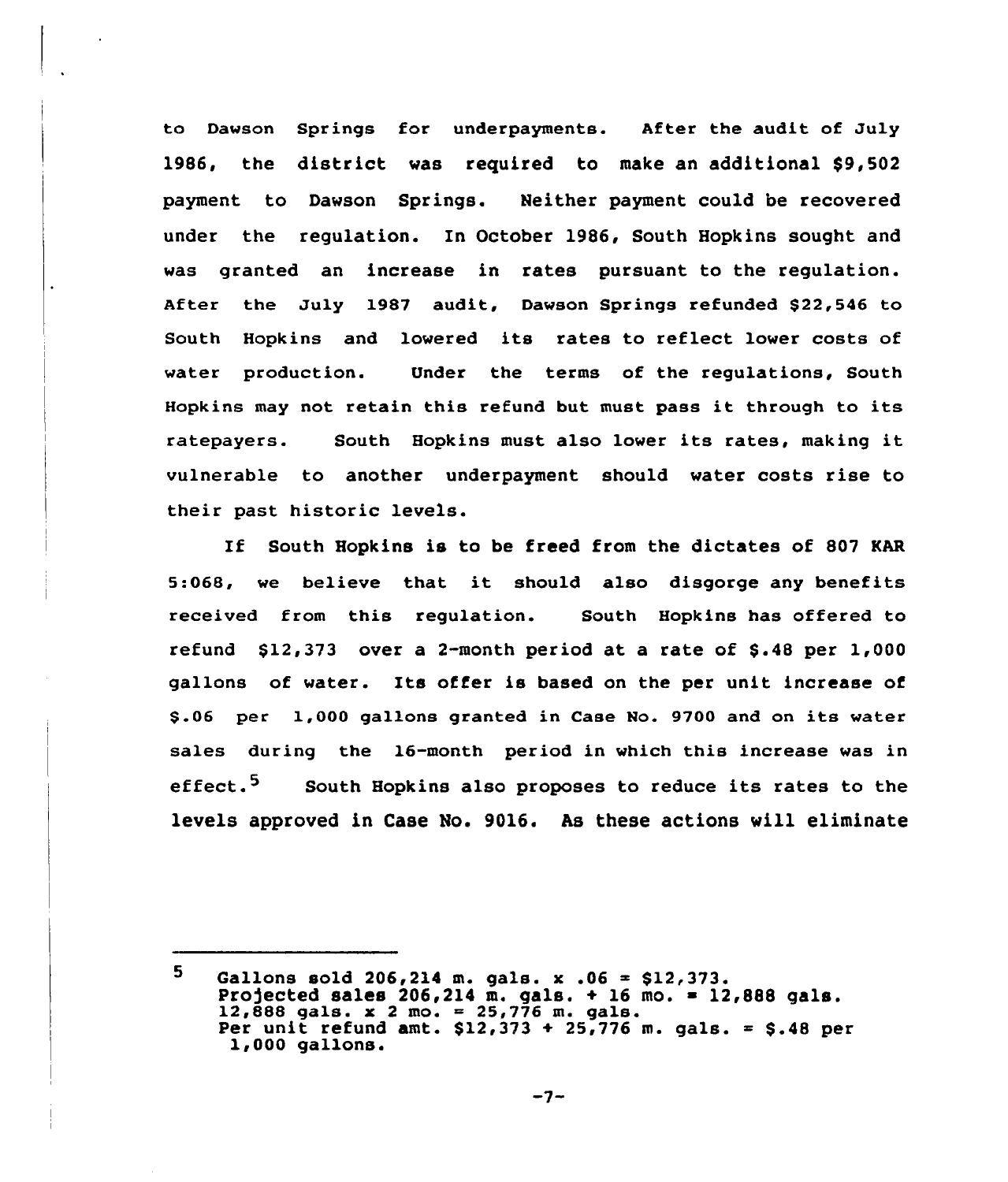all benefits which South Hopkins received from 807 KAR 5:068, <sup>6</sup> we accept South Hopkins' offer.

# FINDINGS AND ORDERS

The Commission, having reviewed the evidence of record and being advised, finds that:

1. South Hopkins and Dawson Springs are involved in a joint venture to operate and maintain a water filtration plant and are, thus, joint producers of water. This water filtration plant provides all of South Hopkins' water.

2. As South Hopkins is a producer of water, Commission Regulation <sup>807</sup> MR 5:068 does not apply to it.

3. South Hopkins' offer to refund additional revenue collected as a result of the rate adjustment granted in Case No. 9700 and to reduce its rates to those approved in Case No. 9016 should be accepted.

IT IS THEREFORE ORDERED that:

1. South Hopkins be, and it hereby is, declared <sup>a</sup> joint producer of water.

2. South Hopkins' offer to refund additional revenue collected as a result of the rate adjustment granted in Case No. 9700 and to reduce its rates to those levels approved in Case No. 9016, be, and it hereby is, accepted.

3. Effective immediately South Hopkins shall charge the rates contained in the Appendix to this Order.

 $-8-$ 

<sup>6</sup> Since its creation in 1965, South Hopkins has sought and been granted only one rate adjustment pursuant to 807 KAR 5:068.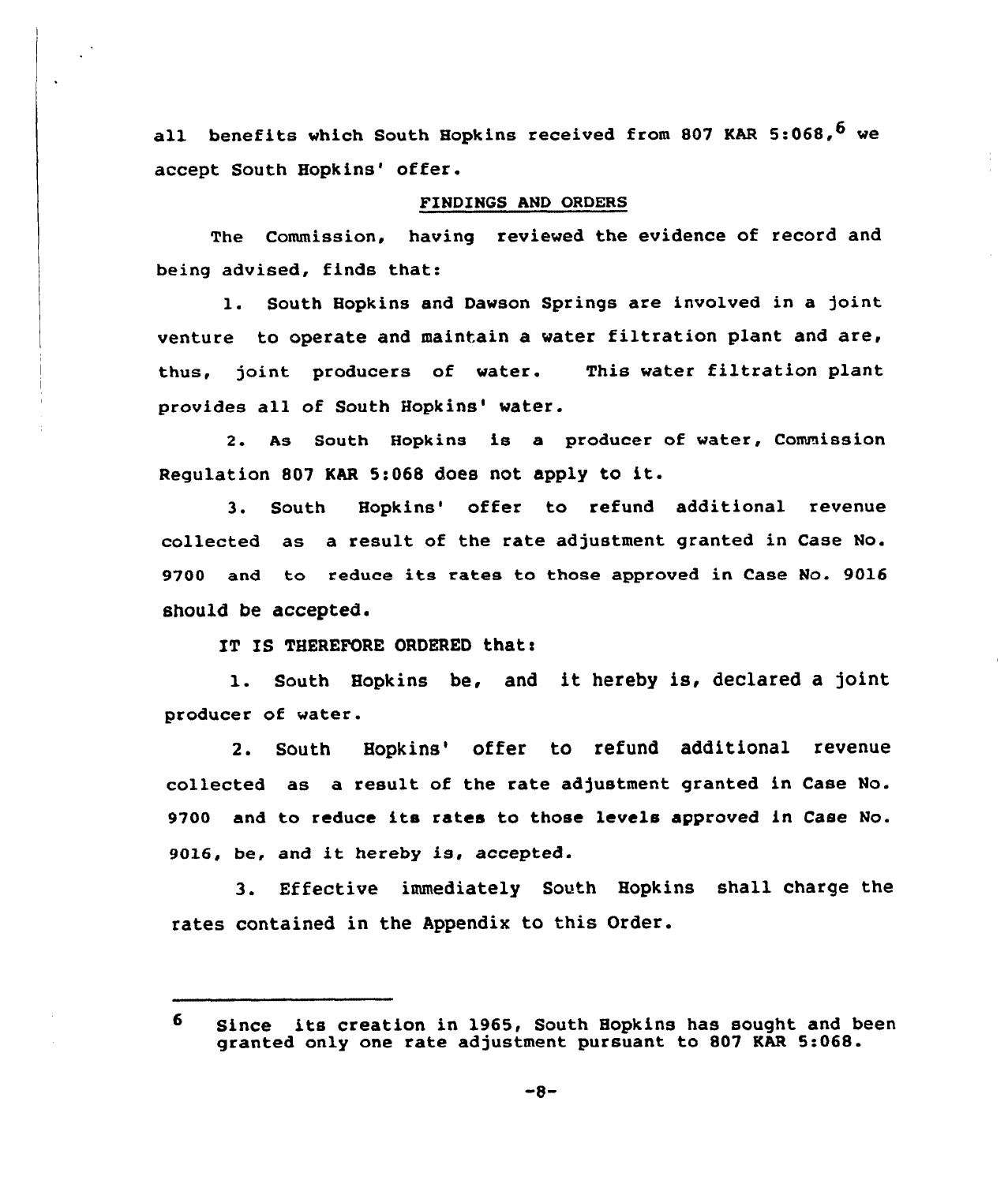4. South Hopkins shall refund the amount of \$l2,373 to its customers at a rate of \$.48 per 1,000 gallons of water over the next <sup>2</sup> months or until such time as the refund has been completed.

5. South Hopkins shall file with the Commission, within <sup>30</sup> days of the date the refund is completed, a schedule showing the amounts of the refund and who received them.

6. South Hopkins shall file <sup>a</sup> tariff schedule reflecting its new rates within <sup>30</sup> days of the date of this Order.

Done at Frankfort, Kentucky, this 24th day of Nay, 1988.

PUBLIC SERVICE COMMISSION

ina industria

<u>hil D. 2.</u>

Vice Chairm

 $u \mathscr{A} \cdot \mathbb{R}$ 

ATTEST:

Executive Director